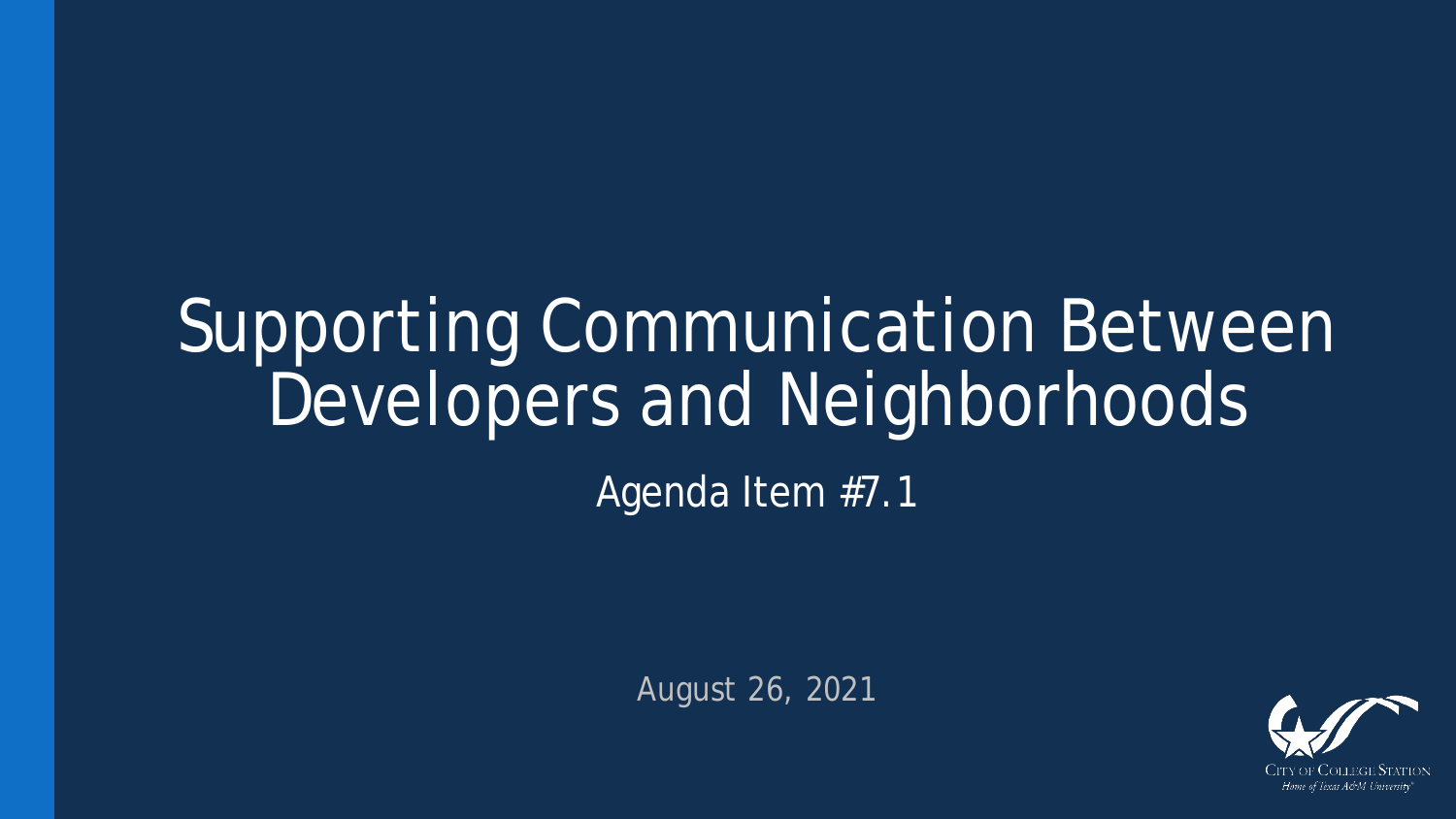



#### **COMPREHENSIVE PLAN**

**PROPOSED DRAFT - AUGUST 2021** 

## Comprehensive Plan

- The City should continually enhance its public engagement efforts through additional public education and outreach.
- Many of the issues that typically arise in the development process that frustrate neighborhoods happen because of a lack of communication and a lack of knowledge about the process.
- A comprehensive education and outreach program should be developed that provides opportunities to learn about neighborhood planning and the overall development process.
- The City should also look for ways to improve communication with neighborhood residents about proposed projects.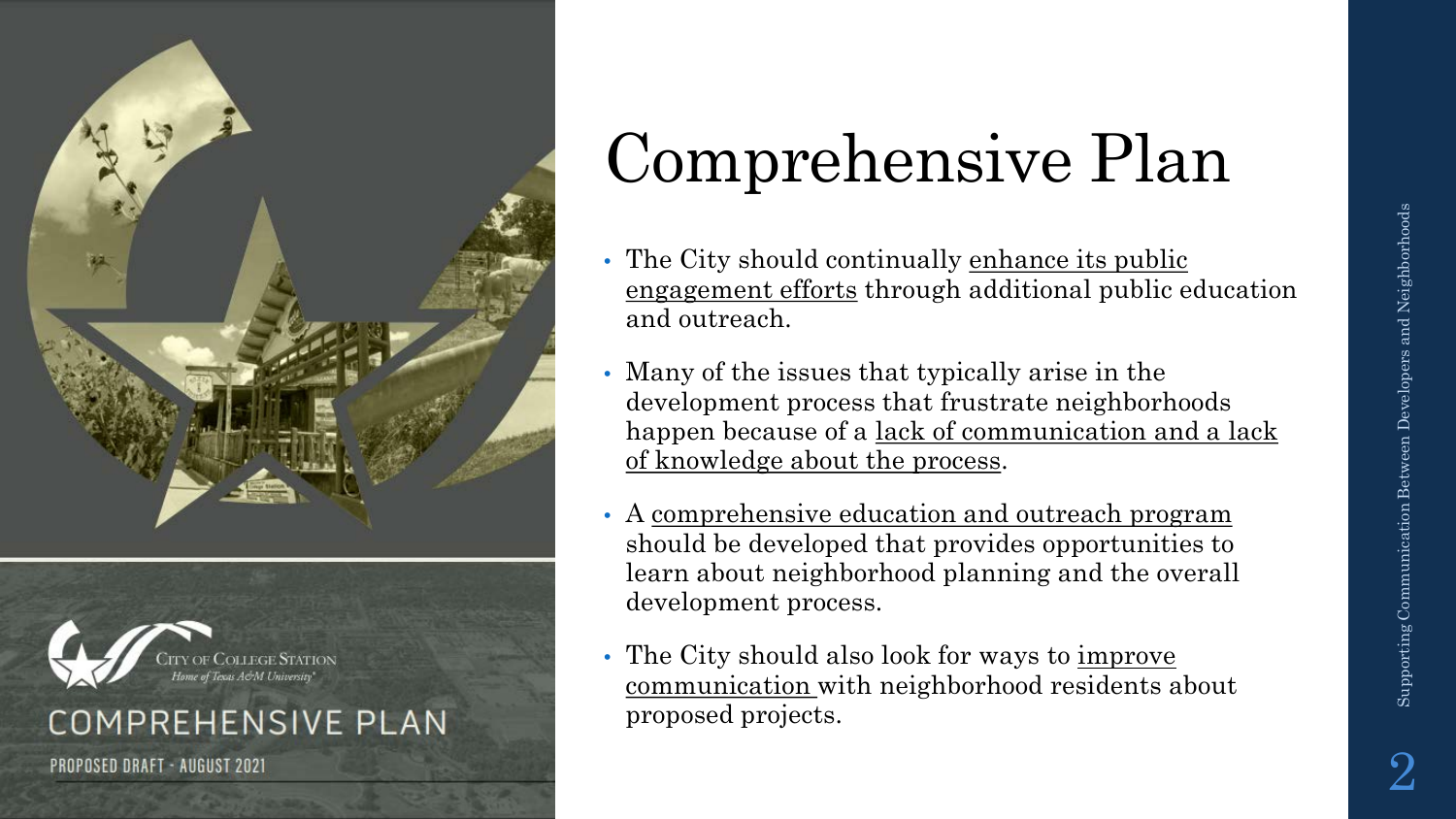### Current Notification Process

- Published notice in newspaper
- Mailed notice to property owners within 200 feet
- Sign erected at the property
- Notice sent to nearby registered homeowners or neighborhood associations
- Neighborhood News email sent to subscribers (700+)
- Encourage neighborhood meetings

| Application Type                | Published    | Mailed |
|---------------------------------|--------------|--------|
| Comprehensive<br>Plan Amendment | $\mathbf{X}$ |        |
| Zoning Map<br>Amendment         | X            | X      |
| Conditional Use<br>Permit       | X            | X      |
| Subdivision Plats*              | X            | X.     |

\* Only when required by Texas Local Government Code



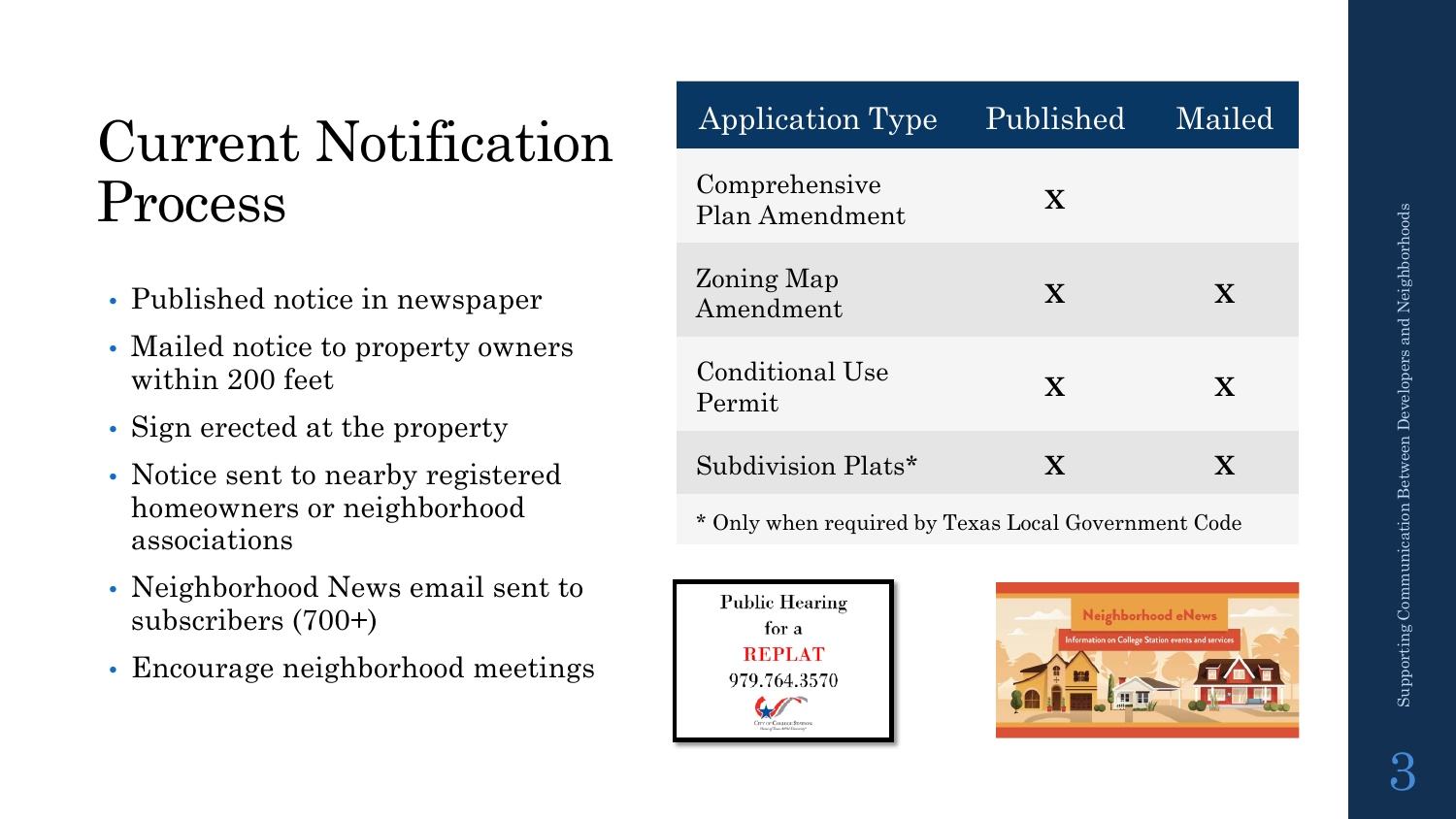

Comprehensive Plan Future Land Use Map Amendments

- Require mailed notices to property owners within 200 feet
- Require neighborhood meetings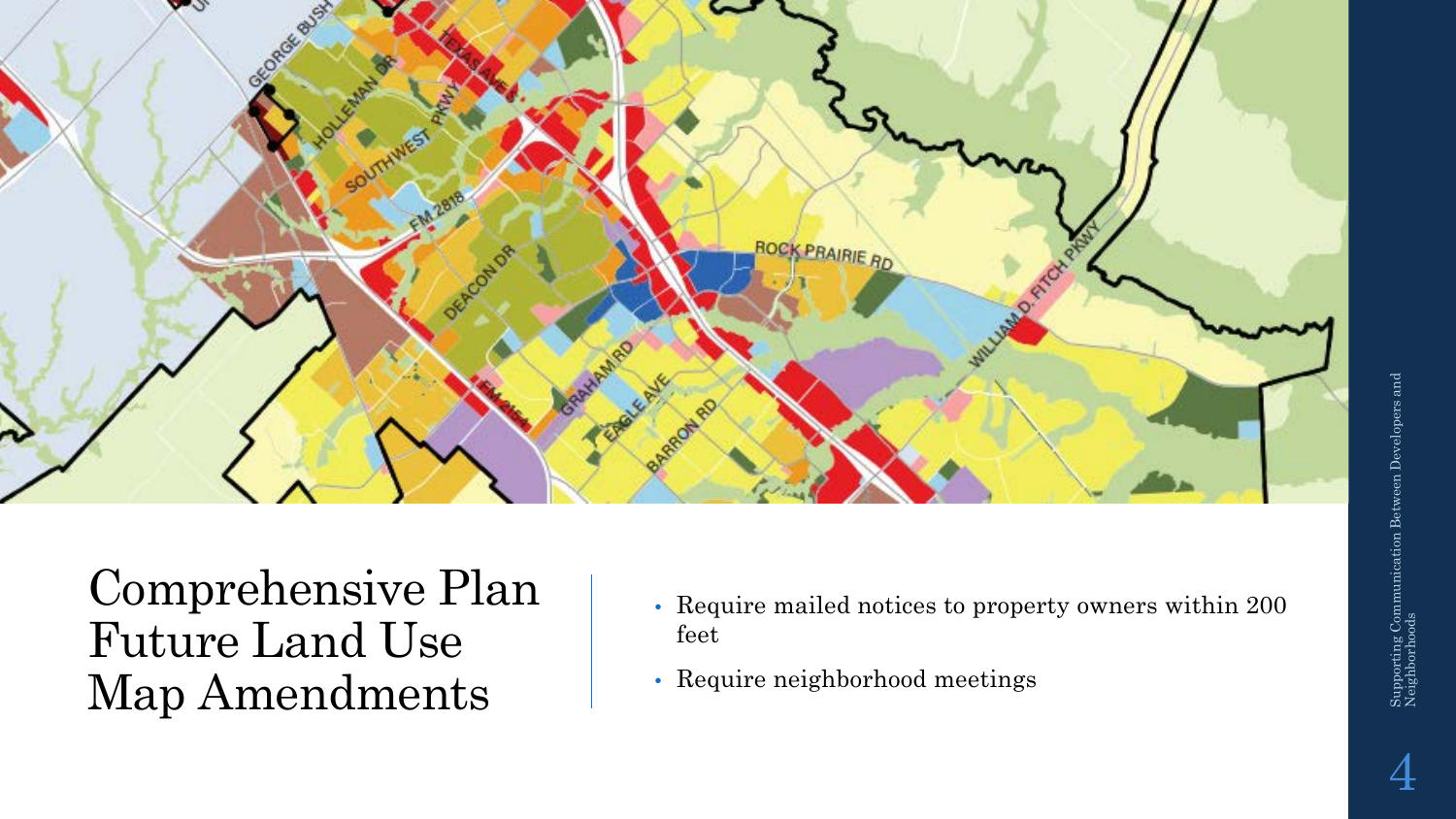|                                            |                                       |                                    | Lot 1 Springbrook Square                                                                                                                                                                                                             |                 |
|--------------------------------------------|---------------------------------------|------------------------------------|--------------------------------------------------------------------------------------------------------------------------------------------------------------------------------------------------------------------------------------|-----------------|
| $\! + \!\!\!\!$<br>$\overline{\textbf{h}}$ | 83rd St<br>83rd St<br>$\sqrt{\wedge}$ | Case<br>Number                     | 09-1-173                                                                                                                                                                                                                             |                 |
|                                            |                                       |                                    | Case Name Lot 1 Springbrook Square                                                                                                                                                                                                   |                 |
| $\overline{\phantom{m}}$                   |                                       |                                    | Case The petitioner requests approval of a change to the Springbrook Square PUD to<br>Description change the permitted uses of Lot 1 to allow mixed use of the site to accomodate<br>future retail, professional office and/or medic |                 |
| $\circ$                                    |                                       | Applicant<br>Boddington Ln<br>Name | <b>Bushnell Land Development</b>                                                                                                                                                                                                     |                 |
|                                            |                                       | Location                           | .56 acre property, commonly called Lot 1 of Springbrook PUD.                                                                                                                                                                         |                 |
|                                            |                                       | Case Type PUD                      |                                                                                                                                                                                                                                      |                 |
|                                            |                                       |                                    | Case Status Plan Commission Review                                                                                                                                                                                                   |                 |
|                                            |                                       | Submitted<br>On                    | December 5, 2015                                                                                                                                                                                                                     |                 |
|                                            | Œ                                     | L,<br>Hearing<br>Date              | January 19, 2016                                                                                                                                                                                                                     |                 |
| 59                                         |                                       | Hearing<br>Location                | Naperville City Hall                                                                                                                                                                                                                 |                 |
|                                            |                                       | $\Box$<br>÷                        | œ.                                                                                                                                                                                                                                   | $\mathbf{z}$    |
|                                            | $\Box$                                | Name<br>E                          |                                                                                                                                                                                                                                      | 100             |
|                                            | П                                     | $\circ$<br><b>Full Address</b>     |                                                                                                                                                                                                                                      | 100             |
| Macom Dr                                   |                                       | <b>Phone Number</b>                |                                                                                                                                                                                                                                      | 10 <sup>°</sup> |
|                                            |                                       | Email                              |                                                                                                                                                                                                                                      | 50              |
|                                            |                                       | Comments                           |                                                                                                                                                                                                                                      | 255             |
|                                            |                                       | which the company                  |                                                                                                                                                                                                                                      |                 |

#### Online Engagement